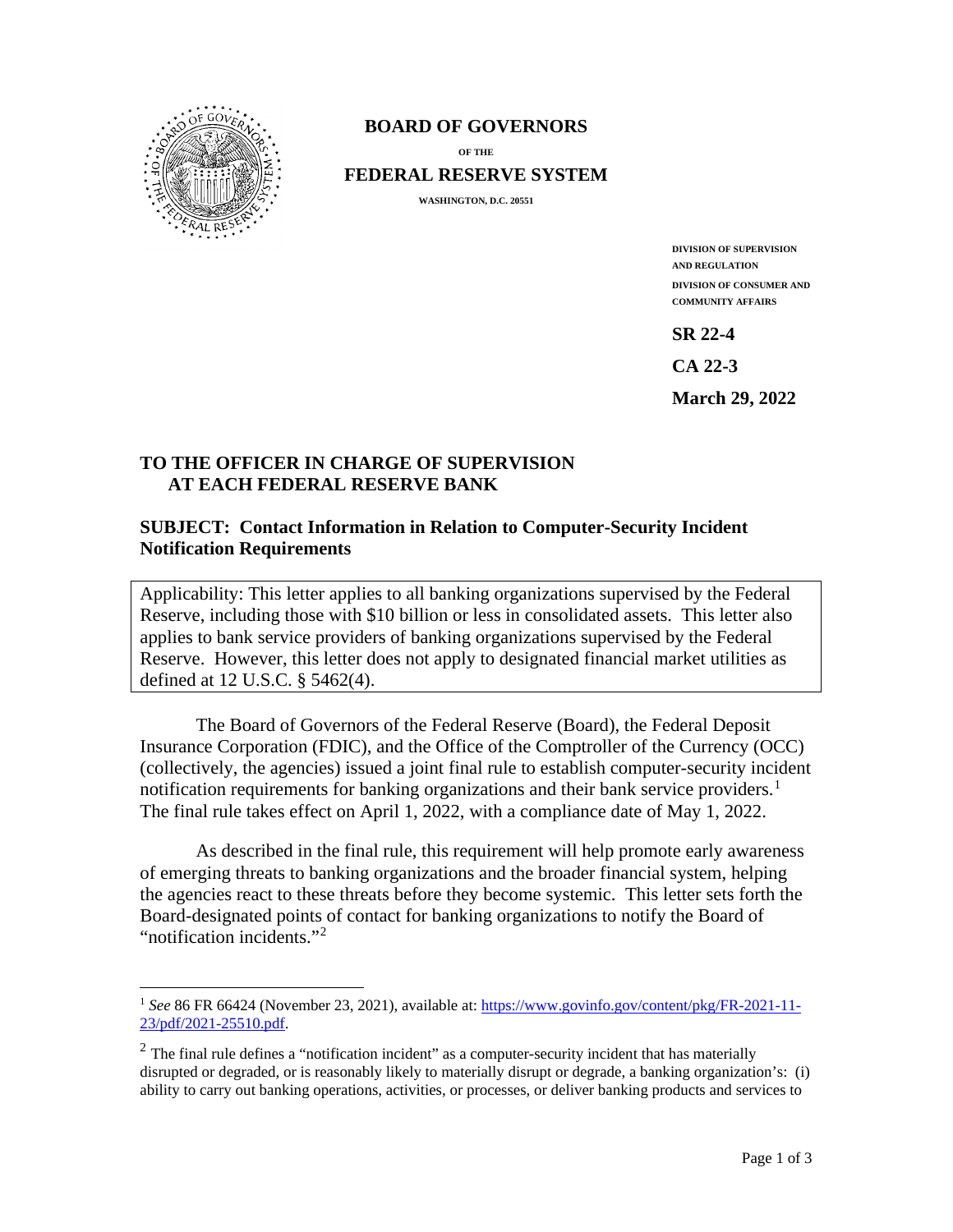A banking organization whose primary federal regulator is the Board must notify the Board about a notification incident by email to [incident@frb.gov](mailto:incident@frb.gov) or telephone to  $(866)$  [3](#page-1-0)64-0096.<sup>3</sup> The Board must receive this notification from a banking organization as soon as possible and no later than 36 hours after the banking organization determines that a notification incident has occurred.

 If a banking organization is in doubt as to whether it is experiencing a notification incident for purposes of notifying the Board, the Board encourages the banking organization to contact the Board by email to [incident@frb.gov](mailto:incident@frb.gov) or telephone to (866) 364-0096.

 A banking organization should also contact its central point of contact about a notification incident.

## Bank Service Providers

A bank service provider must notify each affected banking organization customer as soon as possible when the bank service provider determines that it has experienced a computer-security incident that has materially disrupted or degraded, or is reasonably likely to materially disrupt or degrade, services provided to such banking organization for four or more hours.<sup>[4](#page-1-1)</sup> A bank service provider is required to provide notice of the incident to at least one bank-designated point of contact at each affected banking organization as soon as possible. If a banking organization customer has not previously provided a bankdesignated point of contact, the bank service provider must notify the Chief Executive Officer and Chief Information Officer of the banking organization customer, or two individuals of comparable responsibilities, through any reasonable means. The final rule takes effect on April 1, 2022, with a compliance date of May 1, 2022.

If a bank service provider is in doubt as to whether a material disruption or degradation in services provided to a banking organization customer for four or more hours may have a material adverse impact on a banking organization customer, the Board encourages the bank service provider to contact the banking organization customer or its own legal adviser.

a material portion of its customer base, in the ordinary course of business; (ii) business line(s), including associated operations, services, functions, and support, that upon failure would result in a material loss of revenue, profit, or franchise value; or (iii) operations, including associated services, functions and support, as applicable, the failure or discontinuance of which would pose a threat to the financial stability of the United States. The final rule defines a "computer-security incident" as an occurrence that results in actual harm to the confidentiality, integrity, or availability of an information system or the information that the system processes, stores, or transmits.

<span id="page-1-0"></span><sup>&</sup>lt;sup>3</sup> The Board may identify other methods by which banking organizations may provide notice of cyber incidents in the future.

<span id="page-1-1"></span><sup>&</sup>lt;sup>4</sup> This notification requirement does not apply to any scheduled maintenance, testing, or software update previously communicated to a banking organization customer.